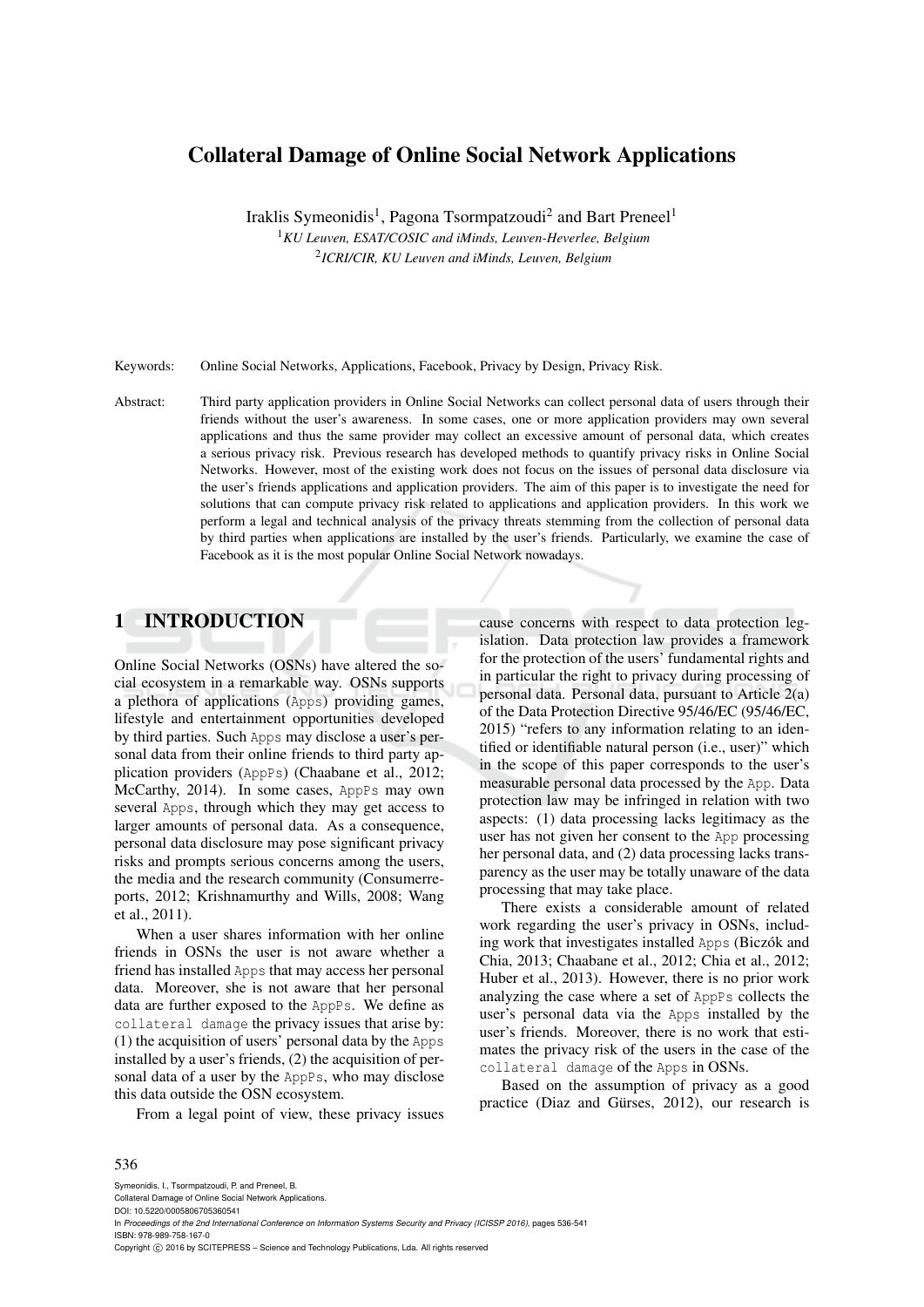motivated by the need to reduce the collateral damage of the Apps in OSNs. Technically, we study how an evaluation of the privacy risk can help the user to better manage her privacy. We define the privacy score of a user as an indicator of her privacy risk. The higher the privacy score, the higher the threat to the user. A privacy risk computation is a Privacy Enhancing Technology. Privacy Enhancing Technologies are able to raise awareness on personal data collection and may support the user's decisions about personal data sharing (Nicolás et al., 2015). From a legal point of view, our solution aims to implement transparency following the principle of Data Protection by Default. Data Protection by Default was introduced in Article 23 (2) of the draft Data Protection Regulation, which requires mechanisms that, "by default ensure that the users are able to control the distribution of their personal data" (Parliament, 2015). Data protection by default intends to mitigate privacy risks stemming from users' asymmetrical information (Nicolás et al., 2015). In the context of this paper, data protection solutions, such as privacy score, raise user's awareness and enhance her empowerment.

The rest of this paper is organized as follows. Section 2 reviews the related work with respect to the privacy issues that Apps introduce in OSNs as well as the existing research related to the user's privacy risk. Section 3 describes the case of Facebook OSN. Section 4 concludes and proposes the future work.

ECHNO

## SCIENCE *A*ND 2 RELATED WORK

This section describes the related work on privacy issues that arise from the use of Apps in OSNs. Moreover, it describes the existing work on the computation of privacy risk in OSNs.

Currently there exists work related to the privacy issues of Apps in OSNs. Chaabane et al. (Chaabane et al., 2012) showed that the Apps can have tracking capabilities and disseminate the collected information to "fourth party" organizations (Chaabane et al., 2014). Similarly, Huber et al. developed an automatic evaluation tool, AppInspect (Huber et al., 2013), and demonstrated security and privacy leakages of a large set of Facebook Apps. Furthermore, Biczók and Chia (Biczók and Chia, 2013) described the issue of users' information leaked through their friends via Apps on Facebook. This work introduced a game theoretic approach to simulate an interdependent privacy scenario of two users and one App game. Extending the work of Biczók and Chia (Biczók and Chia, 2013) Pu and Grossklags (Pu and Grossklags, 2014) proposed a formula to estimate the payoffs. Finally, Frank et al. (Frank et al., 2012) showed the existence of malicious Apps that deviate from the generic permissions pattern acquiring more information from the users, while Chia et al. (Chia et al., 2012) showed that certain Apps collect more information than necessary.

To estimate the privacy risk for a user, Maximilien et al. (Maximilien et al., 2009) initially proposed a Privacy–as–a–Service formula. This formula is used to compute the privacy risk as the product of *sensitivity* and *visibility* of personal data. Liu and Terzi (Liu and Terzi, 2010) extended this work (Maximilien et al., 2009) and proposed a framework for computing the privacy risk using a probabilistic model based on the Item Response Theory (IRT). Although, IRT presents interesting results to compute the *sensitivity* of the user's personal data, there is a lack of evaluation for the *visibility*. Moreover, Sánchez and Viejo (Sanchez and Viejo, 2015) developed a formula to ´ asses the sensitivity of unstructured textual data, such as wall posts in OSNs. Their model aims to control the dissemination of the user's data to different recipients of an OSN (Viejo and Sánchez, 2015). Minkus et al. (Minkus and Memon, 2014) estimated the sensitivity and visibility of the privacy settings based on a survey of 189 participants. Finally, Nepali and Wang (Nepali and Wang, 2013) proposed a privacy index to evaluate the inference attacks as described by Sweeney (Sweeney, 2000), while Ngoc et al. (Ngoc et al., 2010) introduced a metric to estimate the potential leakage of private information from public posts in OSNs.

To the best of our knowledge, there is currently no work that considers the case of the *collateral damage* of the Apps for computing the privacy risk. The existing related work is mainly focused on estimating a privacy score as an impact on the dissemination of the user's information to the other members of an OSN. Our work is focused on the privacy impact that arises from the acquisition of users' personal data via the Apps installed by the user's friends and the user itself. These Apps expose the user's personal data to the AppPs, outside the OSN ecosystem, without users' prior knowledge.

# 3 THE CASE OF FACEBOOK APPLICATIONS

This section analyses the collateral damage privacy issues of the Apps for the case of Facebook. Facebook is a popular OSN with more than 1.4 billion monthly active users (Statista, 2015).

Facebook offers a plethora of easy–to–use tools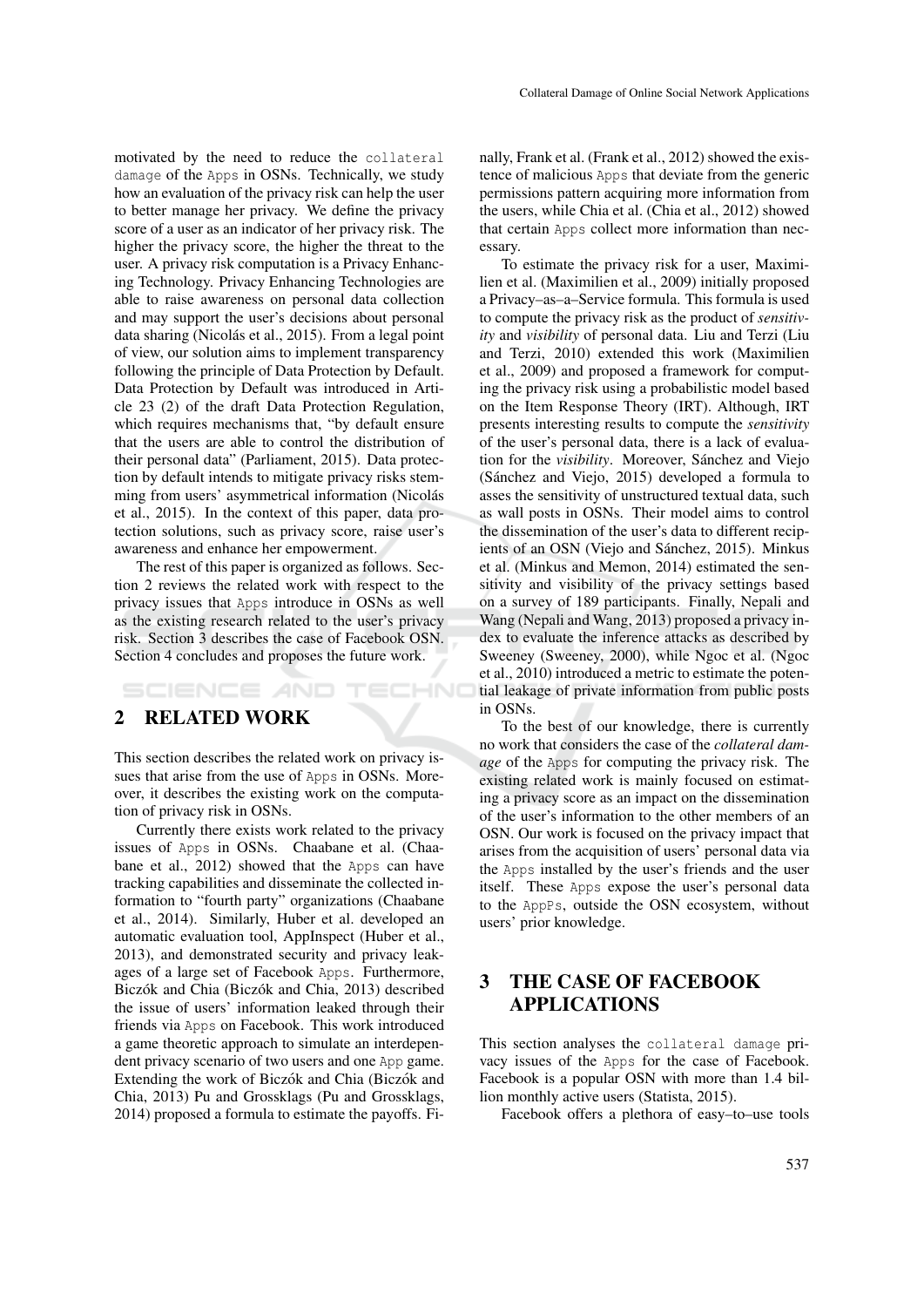

**Application Server** 

Figure 1: Facebook applications architecture overview.

such as Apps developed by third party application providers (AppPs). Currently, there are over 25,000 Apps available on Facebook (Huber et al., 2013; SBA-Research, 2015). Users on Facebook are able to construct online profiles (Boyd and Ellison, 2008). A user's profile consists of information that can be stored with the aim to be shared with other entities such as other users and Apps. For instance, on Facebook there is a list of more than twenty attributes in a user's profile, such as "age", "birthday", "gender", and "location" (Facebook, 2015).

A running App can retrieve information from a user's profile; this information can subsequently be accessed and stored by the AppPs. For an App to access the user's profile, an installation process has to be performed. Each App requests from the user a set of *permissions*, that allow the App to access and collect additional information. This is done by an access token provided by Facebook, that requires authorization from the user (steps 1 to 4 in Figure 1). After the user's approval, Apps can collect the user's personal data and store these data at the AppPs servers. Therefore, the user's personal data are stored outside the Facebook ecosystem and out of the user's control (steps 5 and 6 in Figure 1).

In order to control the visibility of the user's personal data, Facebook offers a set of *privacy settings* to its users. The set of available *privacy settings* (Facebook, 2015) is broad, and it ranges from restricted to public, with settings such as "only me", "friends", "friends to friends", "custom" and "public". For the case of Apps on Facebook, the privacy setting "only me" restricts the visibility of the personal data to the user. However, privacy settings of "friends", "friends of friends", "custom" and "public" equally expose the user's personal data to third party AppPs via their friends' Apps, making them available to external servers.

Moreover, due to the server–to–server communication (steps 5 and 6 in Figure 1), the offline interaction between Facebook and AppPs makes any protec-

tion mechanisms hard to apply (Enck et al., 2014). As a result, the user's profile information can arbitrarily be retrieved by AppPs without notification or approval of the user.

### 3.1 Users' Information is Exposed by their Friends

Initially, the API v.1 of Facebook provided a set of permissions to the Apps, such as *f riends birthday*, and *f riends location*. Those permissions gave the AppPs the right to access and collect users' personal data via their friends, such as the user's birthday and location. However, currently the Facebook API version v.1 is obsolete and the *f riends xxx* permissions are not present. The updated API version v.2 (Facebook, 2015) replaced the *f riends xxx* permissions with the *user f riends*. Although the newer API had to be in line with the regulations of EU and U.S. (95/46/EC, 2015; FTC, 2015), our analysis showed that it discloses up to fourteen user attributes via the user's friends; maintaining the privacy concerns of collateral damage of the Apps as an open problem. A more detailed view on the available permissions of Apps is given in Table 3 in the Appendix.

Furthermore, Apps can request permissions through strangers (non–friends) who participated in the same conversation group with the user (i.e., personal messages). This is the case, for instance, for the permission *read mailbox*. The mere exchange of text messages in a group conversation may disclose user personal data: when the user participates in a group conversation with other users (friends and non– friends) who has installed *read mailbox*, the user's personal data becomes accessible to the Apps. This personal data can be the content of the conversation as well as the time that the communication took place.

To examine the problem, we performed an analysis of the Apps on Facebook. We used the publicly available dataset provided by Hubert et al (Huber et al., 2013; SBA-Research, 2015). The dataset consists of 16,808 Facebook applications between 2012 and 2014. It contains the application name, id, number of active users (daily, weekly and monthly), the requested permissions and the Apps that an AppP owns. For this paper we analyzed the permissions of Apps with more than 10,000 Monthly Active Users (MAU). Among, these Apps we identified the proportion of permissions that cause the collateral damage privacy issue. Moreover, in order to calculate the number of personal data that Apps can collect we considered the number of corresponding permissions to that data such as *friends photos* and *user photos* to photos.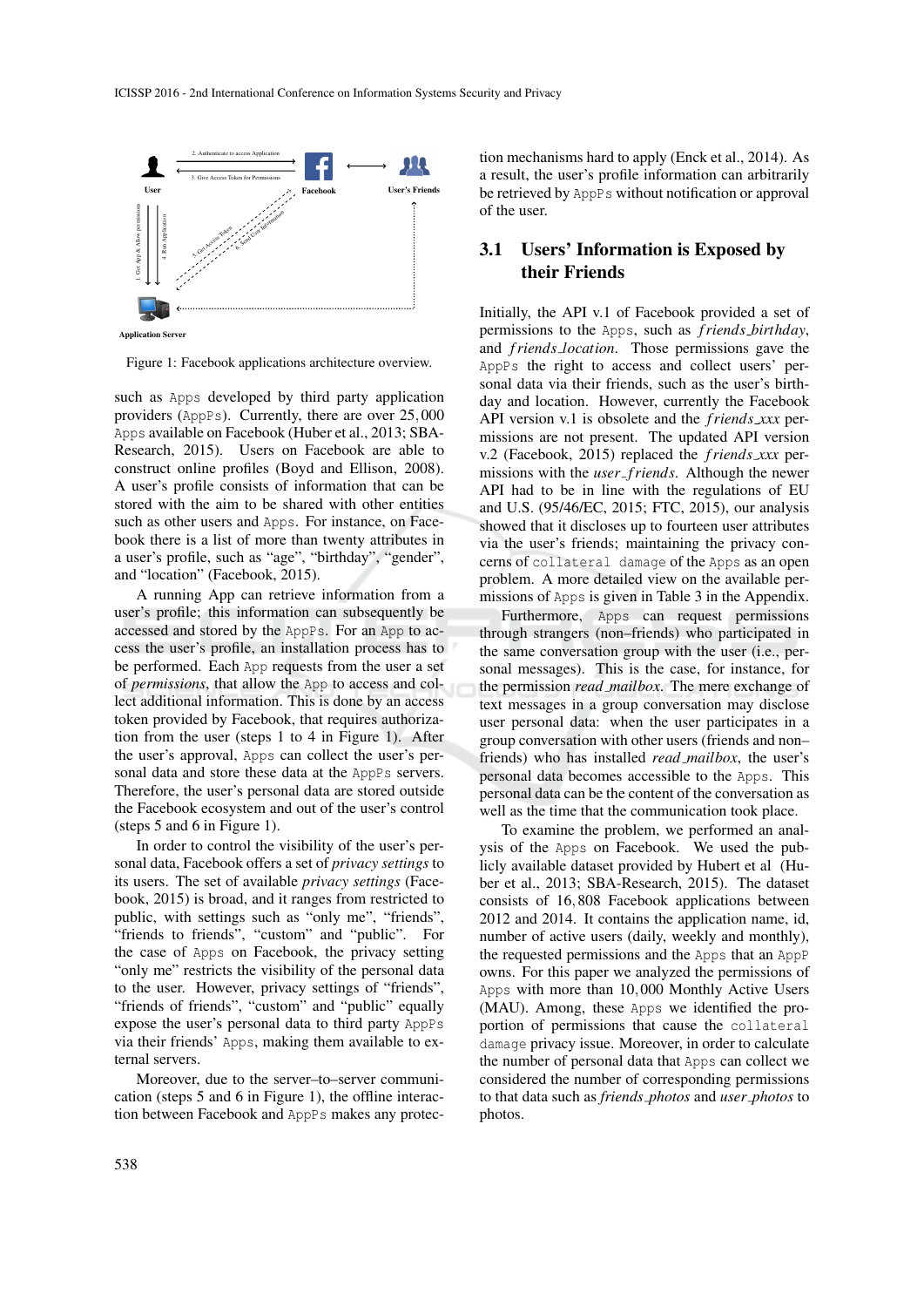| <b>Permissions</b> | $> 100$ Monthly | $> 10000$ Monthly |
|--------------------|-----------------|-------------------|
| email              | 50.5 $%$        | 61.8%             |
| user_birthday      | 19.4%           | 24.5%             |
| user_likes         | 14.1 $%$        | 12.8%             |
| user_location      | 7.3%            | 7.9%              |
| publish_actions    | 31.1%           | 50.3 $%$          |
| publish_stream     | 31.4%           | 19.3%             |
| user_photos        | 10.6%           | 8.5%              |
| friends_xxx        | 10.23%          | 10%               |
| read_mailbox       | 0.9%            | 0.45%             |

Table 1: Facebook most requested permissions for more than 100 and 10,000 Monthly Active Users.

From the list of 16,808 Apps on Facebook, we identified 2,200 Apps with more than 10,000 monthly active users (MAU). As described in Table 1, we verified that several Apps request permissions for collecting sensitive data, such as birthday 28.7%, photos 12.9%, likes 14.8%, location 9.5%, friend information 10.23%, and, more invasive, private mailbox privileges 0.45%. Among this sensitive data the most commonly requested friends related permissions for the Apps that enable the collateral damage issue, were *friends birthday* 4.2%, *friends photos* 4.4%, *friends likes* 1.8% and *friends location* 1.5%.

While the permissions affecting friends' data seem limited, the lack of transparency and opt–out option (lack of consent) for the user is worrisome. Moreover, although *read mailbox* appears to be used by only 0.45% of the Apps the severity of the risks it may entail for the user is significant.

## 3.2 Third Party Application Providers

Third party application providers (AppPs) can be owners of several Apps. As a consequence, one AppP may collect through those Apps several personal data items of each user. The amount of personal data that can be retrieved is equal to the collection of all the acquired personal data under the same AppP. Moreover, every App retrieves the Facebook's user ID which can identify a user and can be used to accurately correlate the collected personal data from each App. For instance, extending our analysis for the AppPs we identified that there are AppPs with up to 160 Apps with more than 10,000 MAU (see Table 2). Moreover, we repeated our analysis for the Apps and its corresponding AppPs that enable the collateral damage problem. We identified that "Astrologix" and "Social sweethearts GmbH" AppPs have 7 Apps and "Shinezone" 5.

#### 3.3 Legal Issues

From a legal perspective, one of the main challenges of data protection attached to the Apps permissions,

|  | Table 2: Facebook application providers and the amount  |  |  |  |
|--|---------------------------------------------------------|--|--|--|
|  | of its corresponding applications for more than 100 and |  |  |  |
|  | 10,000 Monthly Active Users.                            |  |  |  |

| <b>Application Provider</b> | $> 100$ Monthly | $>$ 10,000 Monthly |
|-----------------------------|-----------------|--------------------|
| Vipo Komunikacijos          | 163             | QQ                 |
| Telaxo                      | 136             | 118                |
| Mindjolt                    | 20              |                    |
| superplay!                  |                 |                    |

as described above, is the fact that personal data processing may lack legitimacy. Article 7 of Data Protection Directive 1995/46/EC (95/46/EC, 2015) provides a limited number of legal grounds aiming to perform personal data processing, such as the "the user's unambiguous consent". As enshrined in Article 7a, the data controller, i.e., Facebook or Apps, may collect, store, use and further disclose the data, if the user has given her consent. For the consent to be valid, it has to fulfil certain criteria: it has to be given prior to the data processing, accepted in a "free" way and sufficiently specified and informed (Art. 29 WP 2011) (95/46/EC, 2015).

However, Facebook third party Apps can proceed to the users personal data processing only with the user's friends' consent. In other words, consent may be provided only by the user of the App and not by the user, whose data however will be processed in the end. On Facebook Apps settings, users allow by default their data to be used by their friends Apps, unless they manually uncheck the relevant boxes "Apps other use". One could claim that consent has been theoretically given. However, the U.S. Federal Trade Commission required that Apps cannot imply consent, but this should be rather affirmatively expressed by the users. Despite this requirement, due to the default privacy setting on Facebook, users are totally unaware of the fact that they have to uncheck the boxes in order to prevent such data processing (FTC, 2015).

Further, with regards to the obligation of the data controller (Facebook or Apps) to transparency, it should be noted that in both cases, users have neither sufficient information about the nature and amount of data that will be collected nor about the purposes that the data will be used for. In other words data processing goes far beyond the user's legitimate expectations. This interferes with the principle of fairness and transparency stemming from Article 10 of Data Protection Directive 46/1995/EC (95/46/EC, 2015). In relation with the same matter, the U.S. Federal Trade Commission stressed the need to keep users informed in case any disclosure exceeds the restrictions imposed by the privacy setting(s) of the Apps (FTC, 2015). This can be possibly the case of permissions such as *user friends*.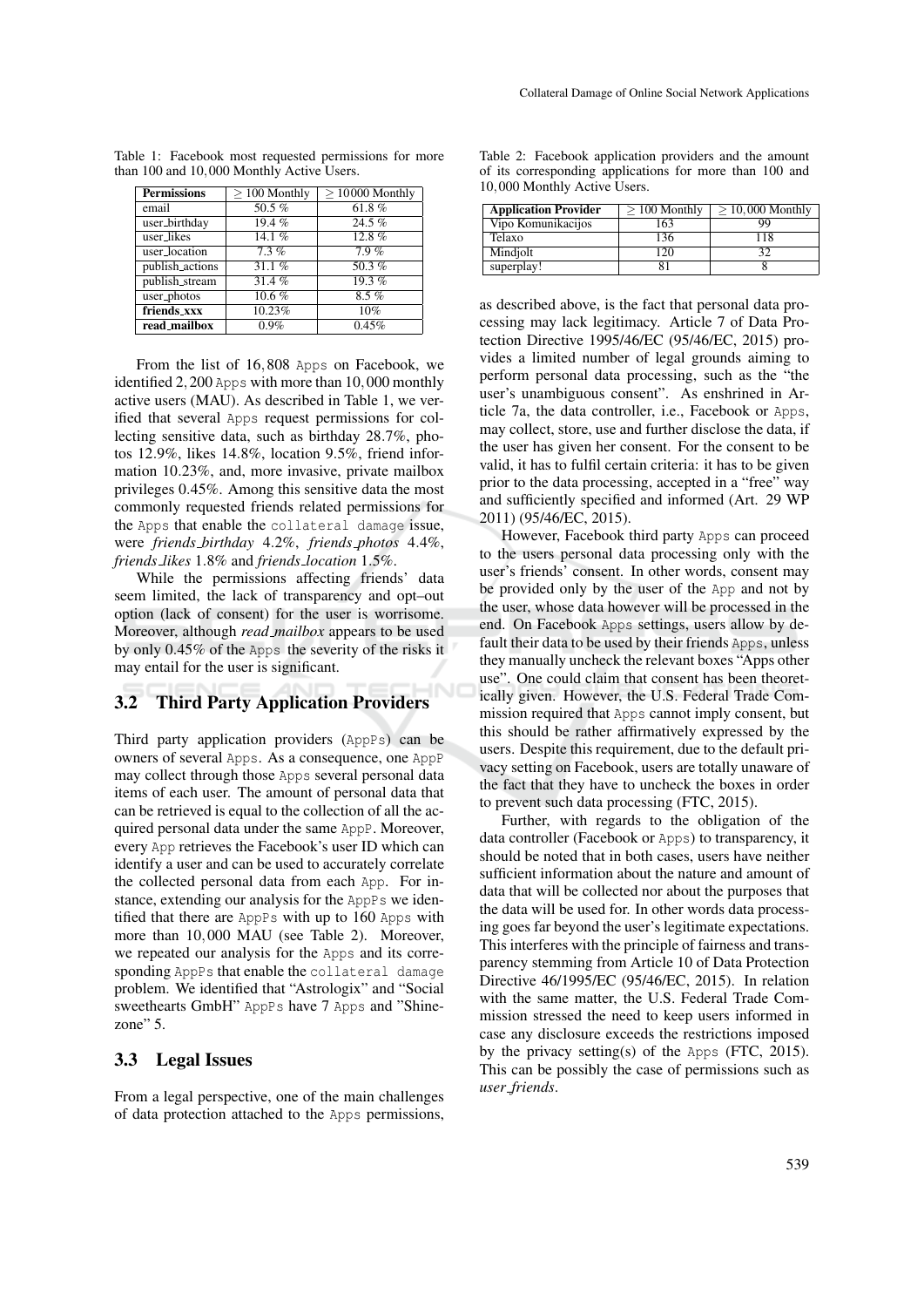## 4 CONCLUSION AND FUTURE **WORK**

In this paper, we analyse the importance of the privacy issues that arise from the collection of the user's personal data that can be collected by third party Apps installed by the user's friends in OSNs. Moreover, we analyse the case where Apps under a minor set of AppPs can collect the users' personal data and expose them outside of the OSN ecosystem without prior knowledge of the users. To demonstrate the importance of the problem we analyzed the case of the Facebook Apps.

Considering the privacy issues that arise from the installation of third party Apps, this paper performs a privacy risk assessment which is in line with the legal principle of privacy by default. It aims to illustrate how the user's data disclosure takes place through the acquisition of users' personal data via Apps installed by their friends in OSNs. A calculation of a user's privacy risk can be useful to both users and researchers. A privacy risk assessment (Nebel et al., 2013) can help the privacy-aware users to better support their decisions when they install Apps. The increase of awareness on personal data collection is in line with the legal principle of data protection by default, as it can potentially support decisions and foster user control on personal data disclosure. From the researchers' perspective, a numerical value describing the user's information exposure would allow statistical inferences and comparisons for better privacy design.

A previous work proposed by Liu and Terzi (Liu and Terzi, 2010; Maximilien et al., 2009) developed a 2–dimensional matrix to compute the privacy risk, considering the sensitivity and the visibility of a user's personal data to the users of an OSN. Our future work aims to extend this model also to Apps and AppPs. Moreover, our analysis considers the Apps and AppPs that are available at the time of writing. However, since API and Apps are rapidly evolving it would be interesting to update and extend the current dataset with the recent Apps available on Facebook.

#### ACKNOWLEDGEMENTS

I notably want to thank Dr. Markus Hubert and SBA Research center for providing us with the necessary material for our study. A thank you to Andrea Di Maria, Dalal Azizy, Dr. Danai Symeonidou, Prof. Gergely Biczok, Dr. Mustafa A. Mustafa, Fateme Shi- ´ razi, Dr. Filipe Beato and all the anonymous reviewers who helped to better shape the idea and the quality

of the text. This work was supported in part by the Research Council KU Leuven: C16/15/058.

## APPENDIX

Table 3 illustrates the permissions available for the API v.1 and v.2 respectively.

Table 3: Facebook application permissions and the corresponding personal data. Permission availability to API v.1 ① and v.2 ②.

| Permissions                                                            | Personal data                               |
|------------------------------------------------------------------------|---------------------------------------------|
| public_profile <sup>12</sup>                                           | id, name, first_name, last_name, link, gen- |
|                                                                        | der, locale, timezone, updated_time, veri-  |
|                                                                        | fied                                        |
| user friends 12                                                        | bio.<br>birthday, education, first_name,    |
|                                                                        | last_name, gender, interested_in, lan-      |
|                                                                        | guages, location, political, relation-      |
|                                                                        | ship_status, religion, quotes, website,     |
|                                                                        | work.                                       |
| friends_about_me①,                                                     | about_me, actions, activities, birthday     |
| friends_actions①,<br>friends_activities①,                              | checkins, history, events, games_activity,  |
| friends_birthday①<br>friends_checkins①.                                | hometown, interests, likes,<br>groups,      |
| friends_education_history①, friends_events①,                           | location.<br>notes, online_presence,        |
| friends_games_activity①, friends_groups①,                              | photo_video_tags, photos, questions,        |
| friends_hometown①, friends_interests①,                                 | relationship_details, relationships, re-    |
| friends_likes①.<br>friends_location①,                                  | ligion_politics, status,<br>subscriptions,  |
| friends_notes①, friends_online_presence①,                              | website, work_history                       |
| friends_photo_video_tags①,                                             |                                             |
| friends_photos①, friends_questions①,                                   |                                             |
| friends_relationship_details①,                                         |                                             |
| friends_relationships①,                                                |                                             |
| friends_religion_politics①,<br>friends_status①,                        |                                             |
| friends_subscriptions①,<br>friends_website <sup>1</sup> <sub>0</sub> , |                                             |
| friends_work_history①                                                  |                                             |
| read mailbox $(1)$ (2)                                                 | inbox                                       |

#### **REFERENCES**

- 95/46/EC (Accessed April 15, 2015). Directive 95/46/ec of the european parliament and of the council. http://ec.europa.eu/justice/policies/privacy/docs/95- 46-ce/dir1995-46 part1 en.pdf.
- Biczók, G. and Chia, P. H. (2013). Interdependent privacy: Let me share your data. In *Financial Cryptography and Data Security - 17th International Conference, FC 2013, Okinawa, Japan, April 1-5, 2013, Revised Selected Papers*, pages 338–353.
- Boyd, D. and Ellison, N. (2008). Social Network Sites: Definition, History, and Scholarship. *Journal of Computer-Mediated Communication*, 13(1).
- Chaabane, A., Ding, Y., Dey, R., Ali Kaafar, M., and Ross, K. (2014). A Closer Look at Third-Party OSN Applications: Are They Leaking Your Personal Information? In *Passive and Active Measurement conference (2014)*, Los Angeles, Etats-Unis. Springer. ´
- Chaabane, A., Kaafar, M. A., and Boreli, R. (2012). Big friend is watching you: Analyzing online social networks tracking capabilities. WOSN '12, pages 7–12, New York, NY, USA. ACM.
- Chia, P. H., Yamamoto, Y., and Asokan, N. (2012). Is this app safe? A large scale study on application permissions and risk signals. In *WWW*, Lyon, France. ACM.
- Consumerreports (Accessed on Sept. 6, 2012). Facebook and your privacy: Who sees the data you share on the biggest social network? http://bit.ly/1lWhqWt.